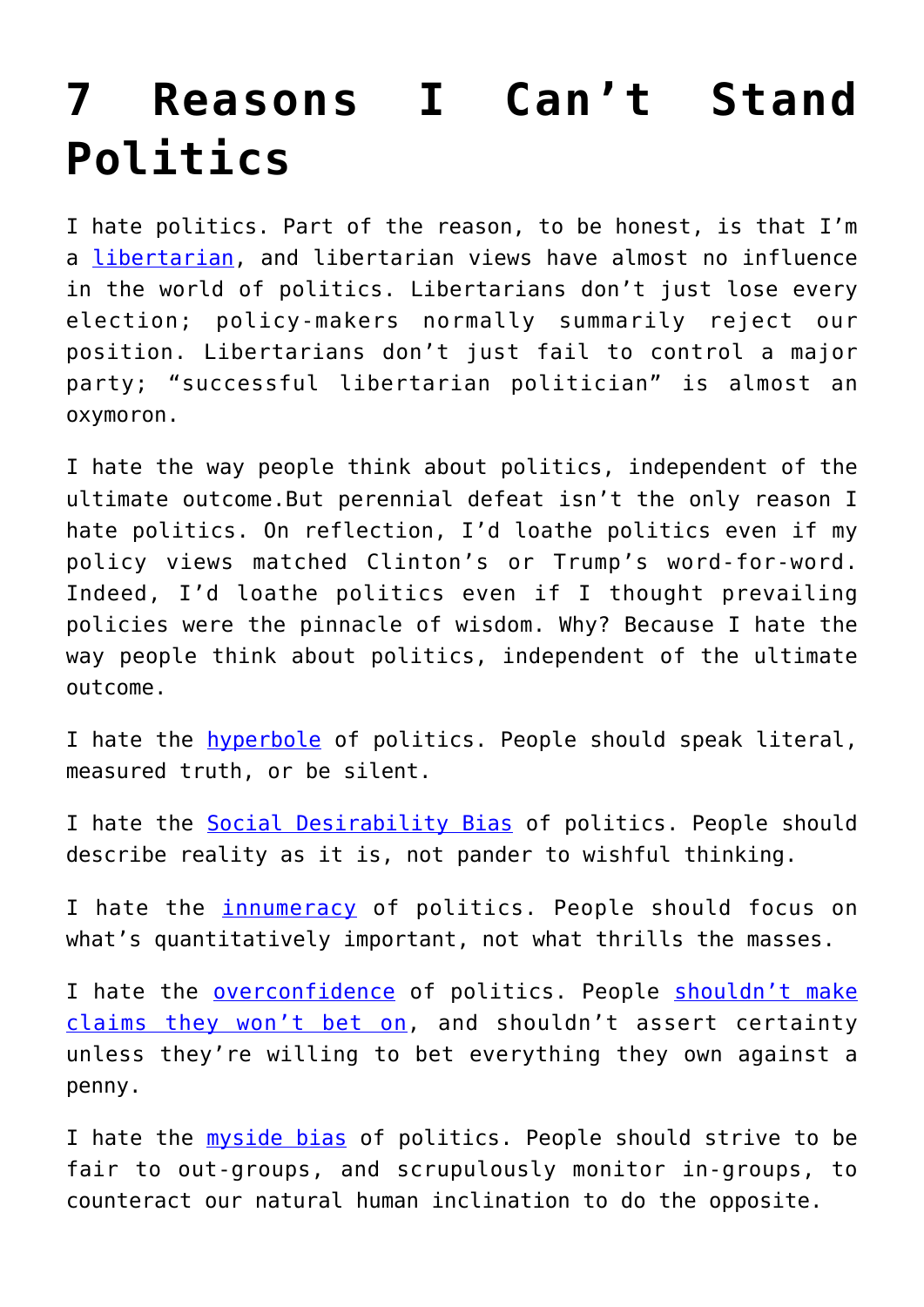I hate the "[winning proves I'm right](http://econlog.econlib.org/archives/2014/09/against_winning.html)" mentality of politics. Winning only proves your views are popular, and popular views are often wrong.

Last but not least:

—

I hate [the excuses people make for each of the preceding](http://econlog.econlib.org/archives/2009/09/against_human_w.html) [evils.](http://econlog.econlib.org/archives/2009/09/against_human_w.html) While I'm open to consequentialist arguments for doing evil that good may come, most of the arguments in this genre are deeply tainted by innumeracy and overconfidence. If you calmly weigh the social benefits of political hyperbole, carefully crunch the numbers, and [grudgingly and sorrowfully](http://econlog.econlib.org/archives/2016/01/the_invisible_t.html) [conclude that it's justified in specific cases](http://econlog.econlib.org/archives/2016/01/the_invisible_t.html), I'm all ears. But if you defend hyperbole with casual, undiscriminating delight, life's too short to listen to you.

P.S. While I hate how people act in politics, I emphatically [don't hate the people themselves](http://econlog.econlib.org/archives/2013/05/i_was_a_teenage.html). Politics is only a small sliver of most people's lives, so [the apolitical good normally](http://econlog.econlib.org/archives/2009/09/the_expected_hu.html) [far outweighs the political bad](http://econlog.econlib.org/archives/2009/09/the_expected_hu.html).

*This first appeared at [Library of Economics and Liberty.](http://econlog.econlib.org/archives/2016/09/apolitical_reas.html)*